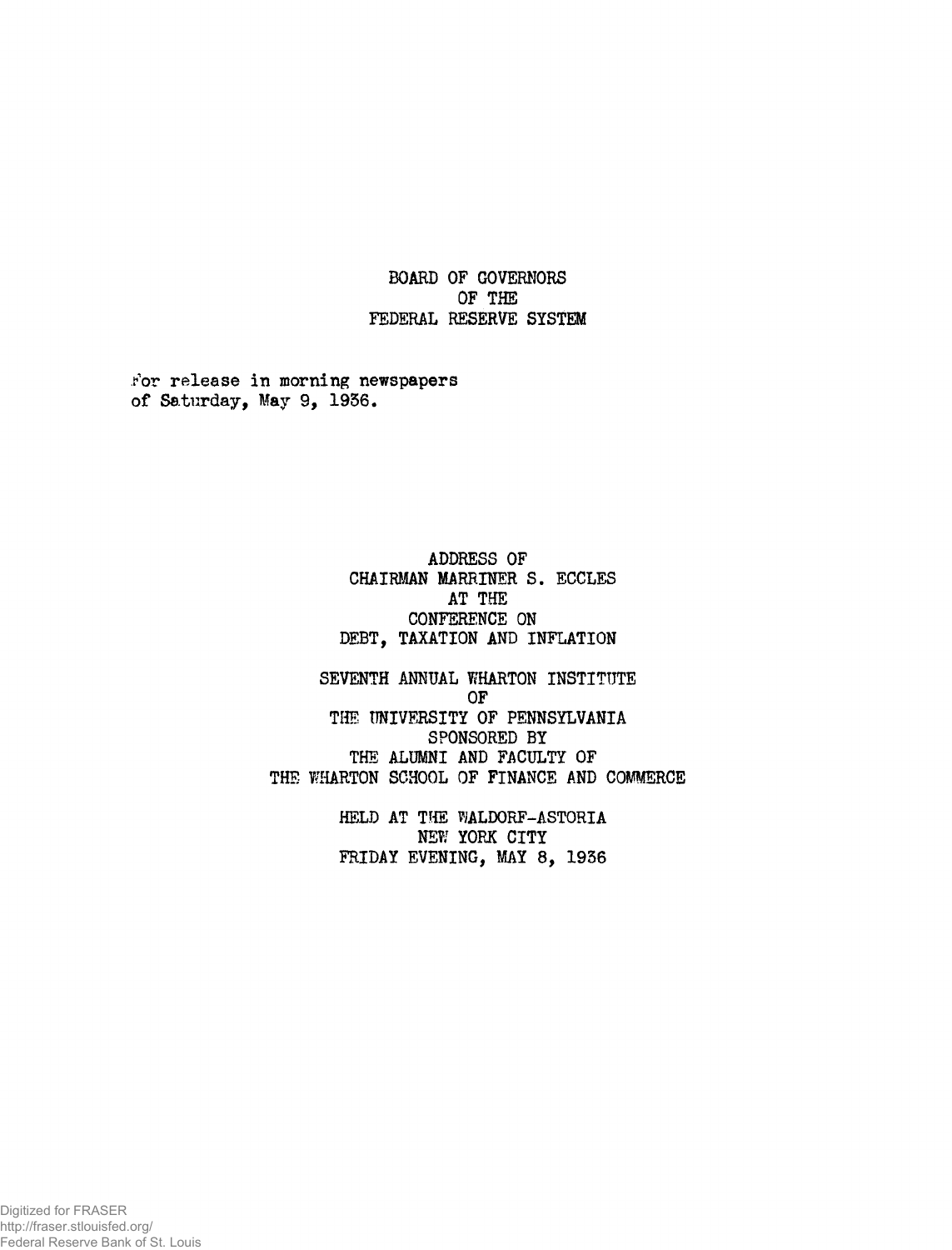### **THE THEORY AND PROGRESS OF THE RECOVERY PROGRAM**

#### **The Problem in 19S5**

**As one who has followed with keen interest the comprehensive program** adopted three years ago to bring about recovery, I should like to attempt to **explain my understanding of developments since it was adopted, and how, in my view, it may achieve and maintain the complete restoration which we all desire.**

**Let me first direct your attention to the conditions prevailing in 1932 end early 1933, and to that most fundamental of all economic data, the national income. The national income, which was estimated at more than #80 billions in 1929, had shrunk to half that amount by 1932. The annual buying power and debtpaying capacity of the community, therefore, had been reduced by more than \$40 billions. The problem of recovery was to raise that national income to above its 1929 level, which could only be brought about by the government undertaking activities and expenditures which private enterprise was not in a position to undertake. How could it be accomplished?**

**Leaving aside plans which involved fundamental and far-reaching changes in our whole economic organization, the solutions offered to the country in 1933 were of two main types. On the one hand there were those who contended that all that was needed was the restoration of confidence. They insisted that it was essential to balance the budget; that the gold standard must be retained at all costsj that no legislation disturbing to business should be enacted. On the other hand there were those who, like myself, felt that recovery in the present situation could only be achieved by bold and aggressive intervention by the government, largely through underpinning the entire private credit structure which had collapsed, and undertaking to restore purchasing power**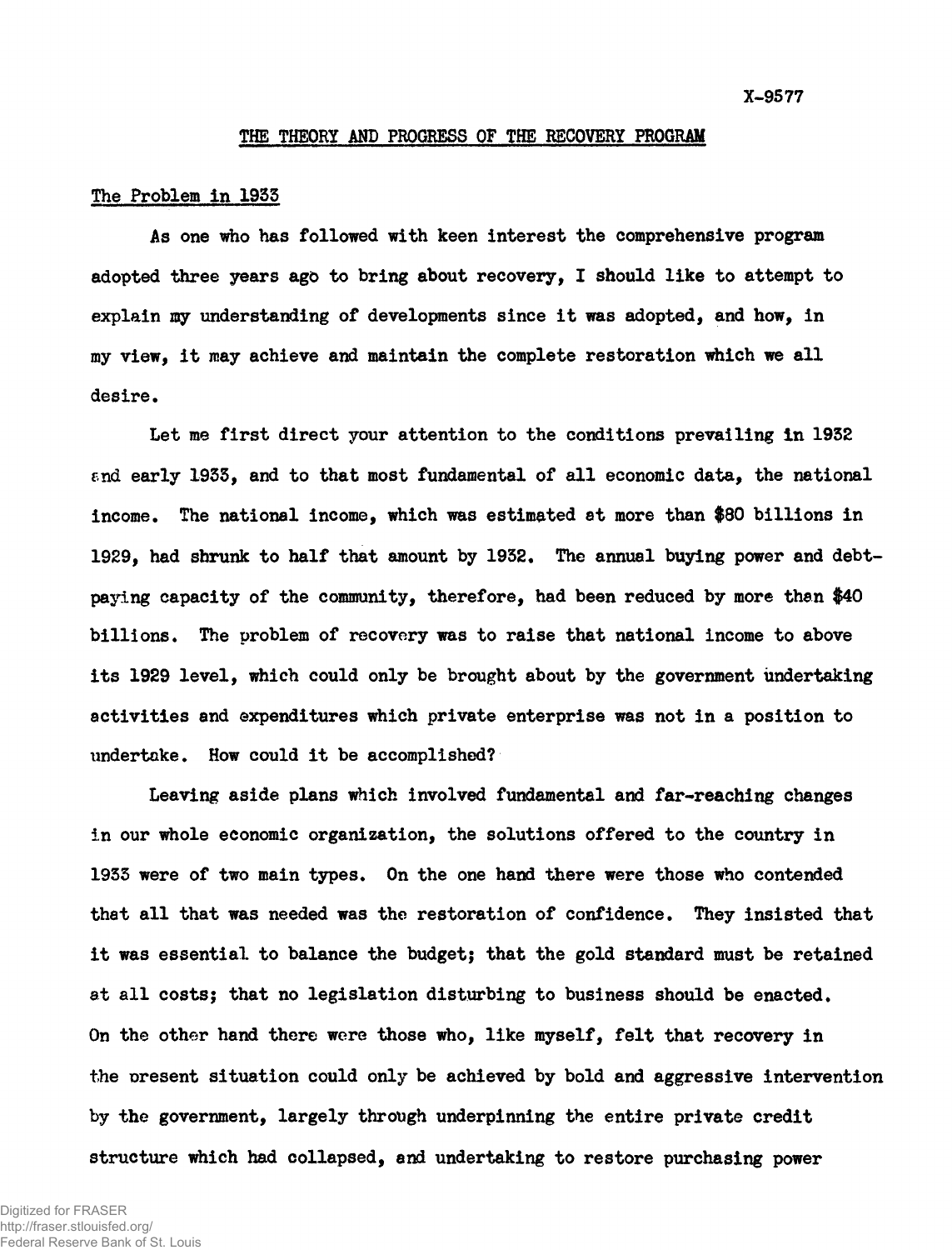**X-9577**

**- 2 -**

**through relief, public expenditures and other measures.**

**I think the hope of success by the former method rested on faith rather than logic. After all, a budgetary surplus did not prevent the downturn in 1929; a balanced budget in 1950 did not prevent an acceleration of the decline. Not only were we on the gold standard in those years, but gold was flooring in steadily. Efforts to balance the budget in 1931 and 1952, maintenance of the gold standard, and the absence of reform legislation, did not prevent us from descending to lower and yet lower economic depths. What reason was there for thinking that factors which failed to prevent or check the downturn would in themselves lead to an upturn?**

## **The Question of Confidence**

**Looking at this question of confidence a little more closely, let us try to see exactly what conditions are necessary for its establishment. With the national buying power cut in half the demand for goods of all kinds was reduced accordingly. Industry as a whole possessed more than enough equipment to satisfy the current demand. What does confidence mean in conditions such a3 these? Does it not mean confidence that increased expenditure on plant, equipment and inventory will be profitable? What business man would have added to his plant, when he already possessed a great amount of excess capacity, merely because he read that the budget had been balanced? It is difficult to understand why people would be expected to invest money in new enterprise when existing investments were becoming less profitable every day. It should not require any great insight to understand that** *e* **reduction of government ex**penditures while everybody else as a matter of self-protection was being forced **to reduce expenditures, could only accentuate the orocesses of deflation by re-**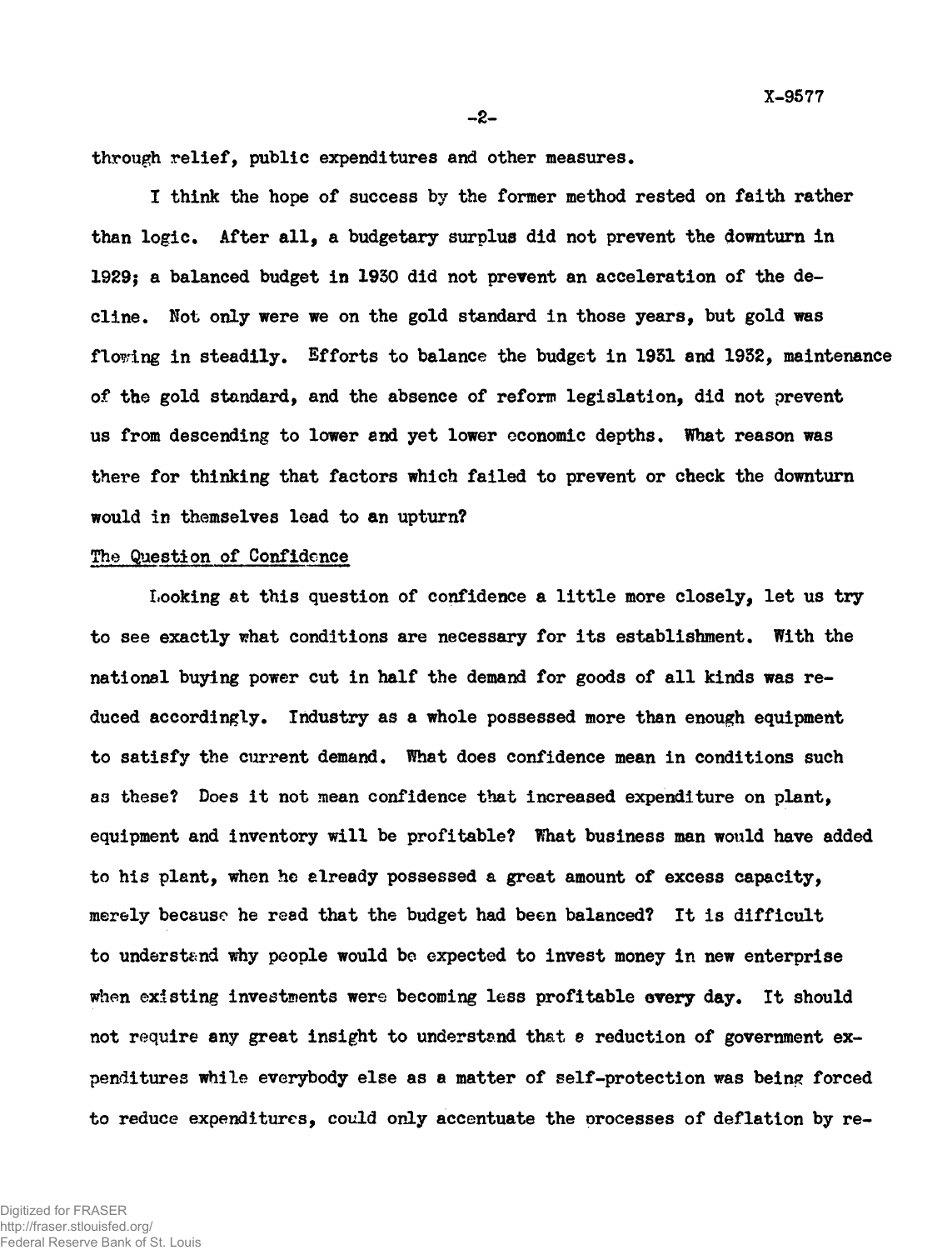**X-9577**

**-3-**

**ducing buying power. An increase in tax rates at such a time would have had a deflationary effect to the extent that they reduced expenditures that otherwise would be made, and would consequently have yielded little, if any, additional revenue.**

**A belief that industry would have voluntarily entered upon capital expenditures in 1953 if the government had restricted its expenditures and raised taxes is unrealistic to the highest degree. It displays an utter miscomprehension of the considerations that influence a business man in planning expenditures. There must be reason to believe that capital expenditures can be profitably m«de before they are undertaken. This profitable outlook existed at the bottom of the depression in but few industries, such as brewing, distilling snd gold mining. In these industries plant expenditures actually occurred and an abundance of capital was readily available. Why? Because there was confidence, that is, an expectation that funds could be profitably invested in these industries, which hod been renewed by repeal of prohibition and the premium on gold.**

**What wrs the opportunity generally throughout the country for profitable investment in new enterprise? Throughout industry there was excess capacity in relation to consumer buying power, nor was there any inducement for residential construction so long as it was cheaper to rent or buy then it was to build.**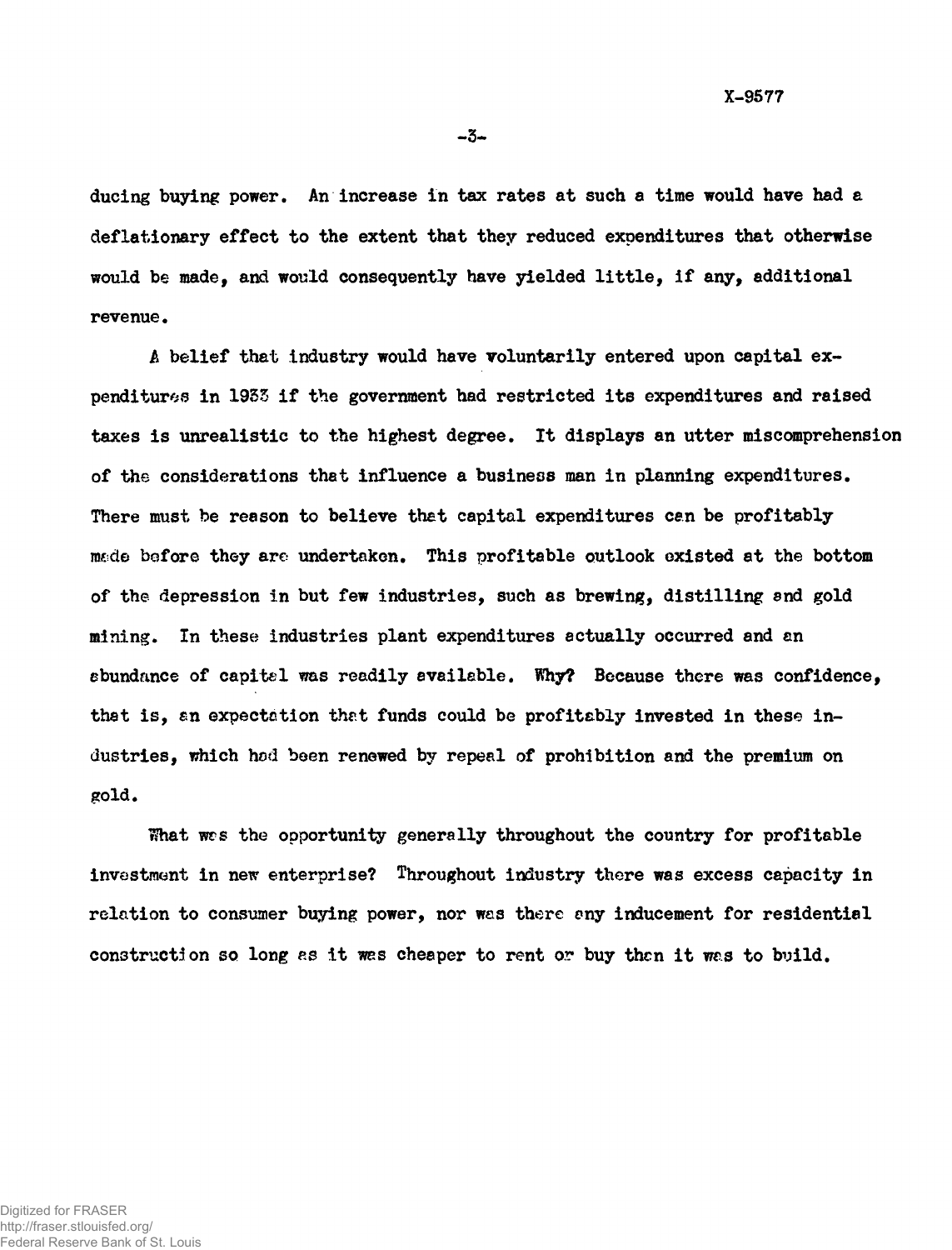# **The Theory of the Recovery Program**

**Obviously, what was needed to absorb excess capacity generally was an increased demand arising from increased consumer buying power. And here, it seoms to me, is the crux of the matter. Increased demand could come about only as a result of increased incomes; and increased incomes depended upon increased disbursements by industry or by government or by both. As far as industry was concerned, it was being forced, in self-preservation, to reduce wages and expenditures of all kinds, thus rapidly increasing the number of unemployed, further shrinking consumer buying power and accelerating the deflationary forces which threatened complete collapse of the entire credit structure.**

**-4-**

The only alternative, under the circumstances, was intervention by govern**ment. Only in this way was it possible to arrest the forces of deflation by bringing about on increase in incomes end hence an increase in the demand for goods and services of all kinds, through increasing disbursements financed initially by borrowings rather then by taxes. Those of us who advocated this course believed then en increase in incomes brought about in this way would lerd to an increase in the demend for goods. Industry would pay out more in wages end materials in making thepe goods. These payments would result in further incrersed demands until finally the stage would be reached when here end there individual business men would see some point in taking up deferred maintenance, in adding to plmt or venturing to establish a new type of service or industry. Here and there it would become profitable to build new houses as the demand for houses, end consequently rents, rose. As this process pro**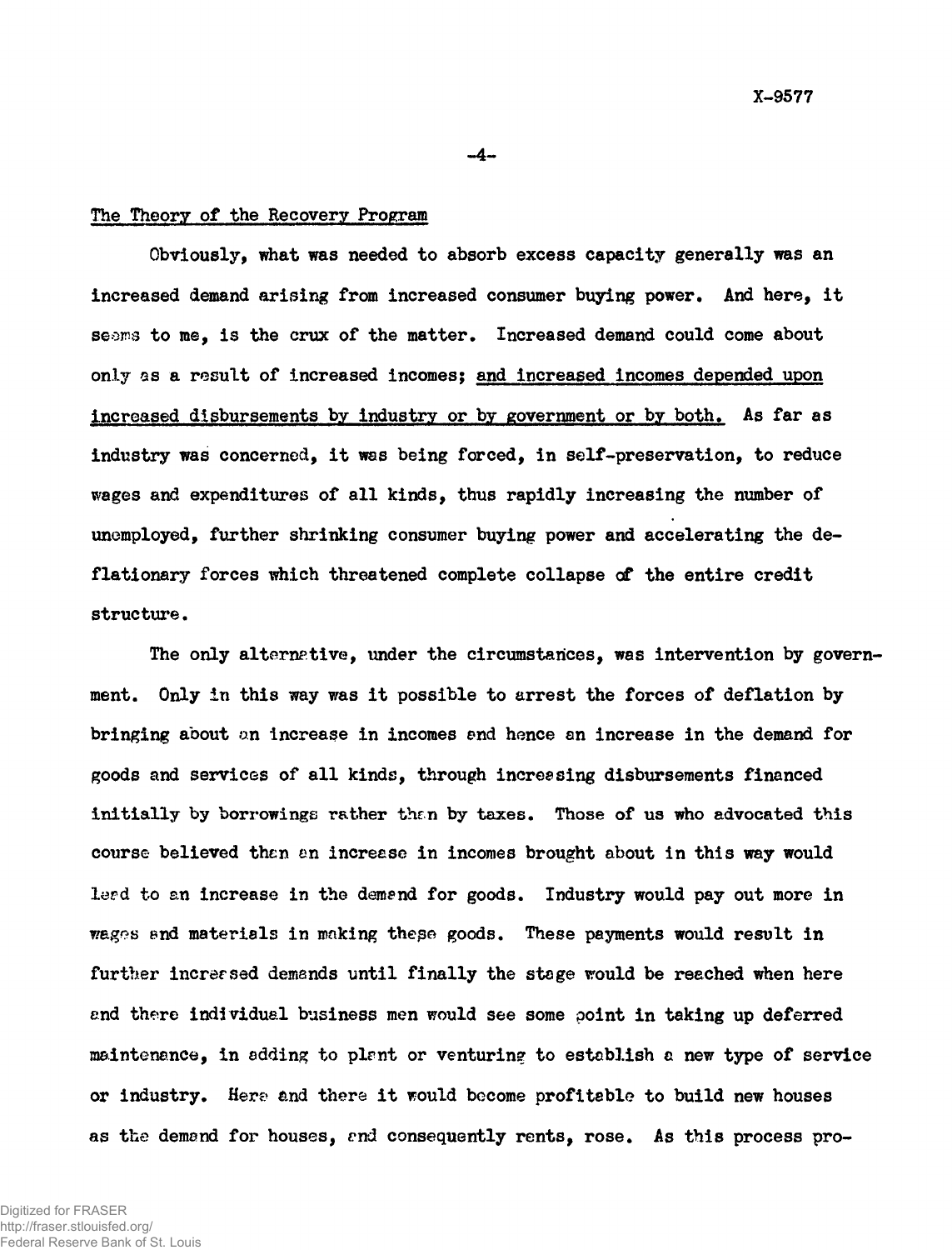**-5-**

**ceeded, we anticipated that tax revenues would increase as incomes increased, and the gap between expenditures and receipts would gradually close. A little later the whole burden of the recovery movement could rest on increasing business and individual expenditures and the Federal Government could not only balance the budget, but could begin to retire the debt built up in the depression. The expenditures of the Federal Government can be fully justified solely on humanitarian grounds— on the urgent necessity of relieving the home owners and the farmers, who were about to lose their homes and their farms, and aiding the great army of unemployed who were destitute and helpless through no fault of their own. However, I feel that the expenditures are fully justified as a means of achieving business recovery.**

#### **Has the Program Been Successful to Date?**

**Has the economic philosophy of the past three years which I have attempted to outline fulfilled reasonable expectations?**

**The answer is to be found by looking without bias at the results to date. On the debit side we should put the gross increase in the Federal debt from \$20,935,000,000 on February 28, 1935, to \$51,459,000,000 on March 51, 1956, and the continuing large number of unemployed, many of whom are dependent on relief. Neither of these adverse factors is as unfavorable as most of the business end financial community have been led to believe. Against the increase in the debt must be offset the increase in the Treasury's cash balance from \$2 2 1,000,000 to \$2,866,000,000 in the some period (exclusive of the Stabilization Fund), and an increase in the recoverable assets of Government agencies from an estimated \$2,400,000,000 to \$4,300,000,000, largely in the**

**Reconstruction Finance Corporation which was used very largely to support directly**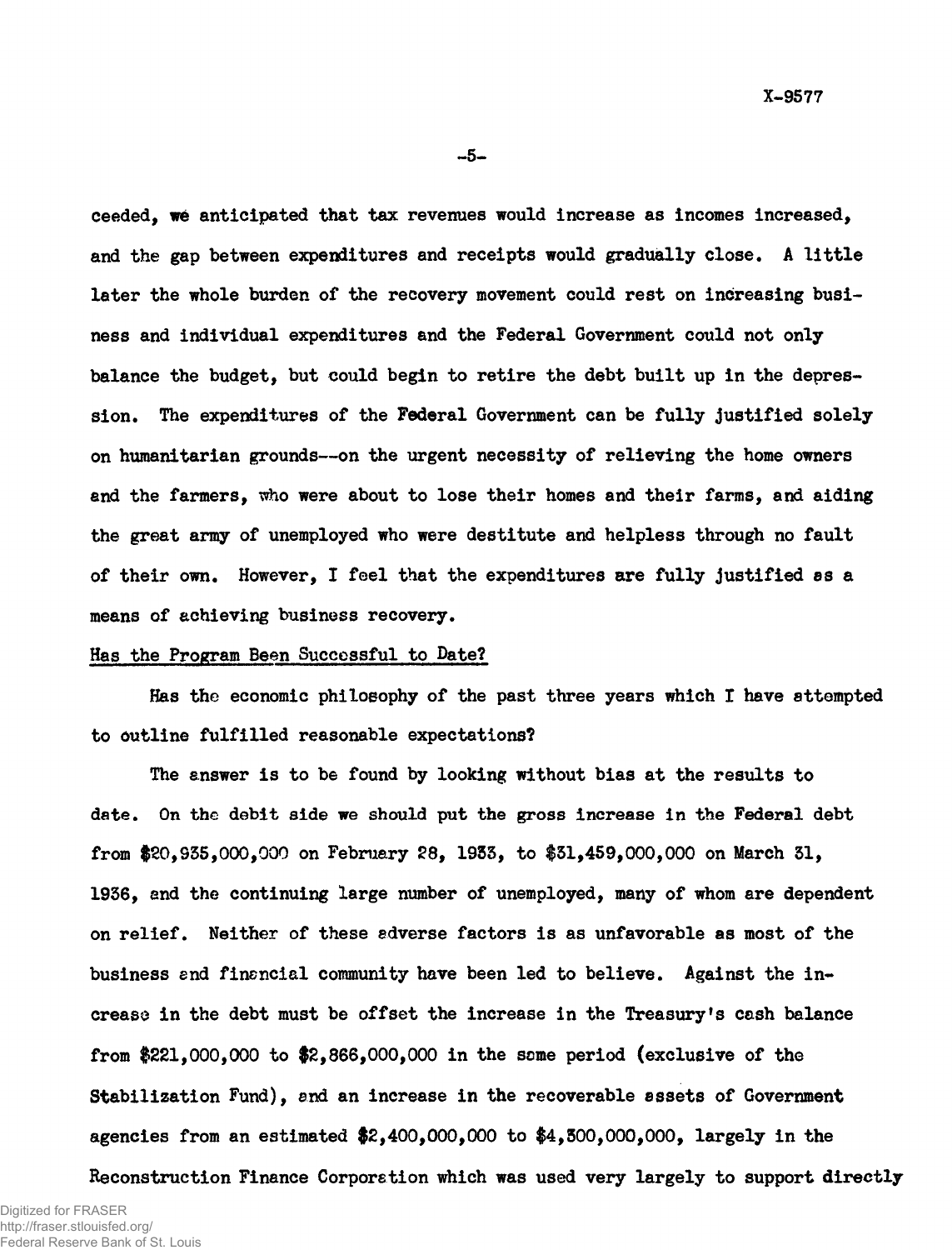**the banking and private credit structure. So that this leaves a net increase in the national debt of \$5,979,000,000, which is less than a month's national income in 1928-1929. The annual interest charge on the Federal debt as computed at the end of March, 19S6, increased by only 8 percent over the end of March, 1933. This may be compared with an increase in the gross debt of 50 percent in the same period. The total carrying charges amount to a little over 1 percent of our current national income, not, I think you will admit, an excessive burden.**

**In considering the continuing heavy volume of unemployment, it should be remembered that there were 2,000,000 to 2,500,000 of unemployed prior to the depression, and that the number of people seeking work has increased since then by 3,500,000 to 4,000,000, due to the increase in the number of those reaching employment age. The lack of employment in many cases of the principal bread**winner of the family is also responsible for other members of the femily, who **would not ordinarily be employed, seeking employment. More important th8n these considerations, however, is the fact thst millions of workers who were formerly working only one or two days a week and yet were listed as employed are now working four and five. The increase in men hows worked, in other words, has been much greater than the increese in the number of men working. The introduction of labor-saving machinery has doubtless also played its part. T cm not scying that the employment situation is at all satisfactory. I am merely saying that the nrogress has been far more substantial than appears at first sight. Because of the vcrious factors I have just mentioned, the burden of relief has not diminished correspondingly with the increase in employment. As recovery proceeds, we can, of course, expect relief expenditures to diminish.**

**- 6 -**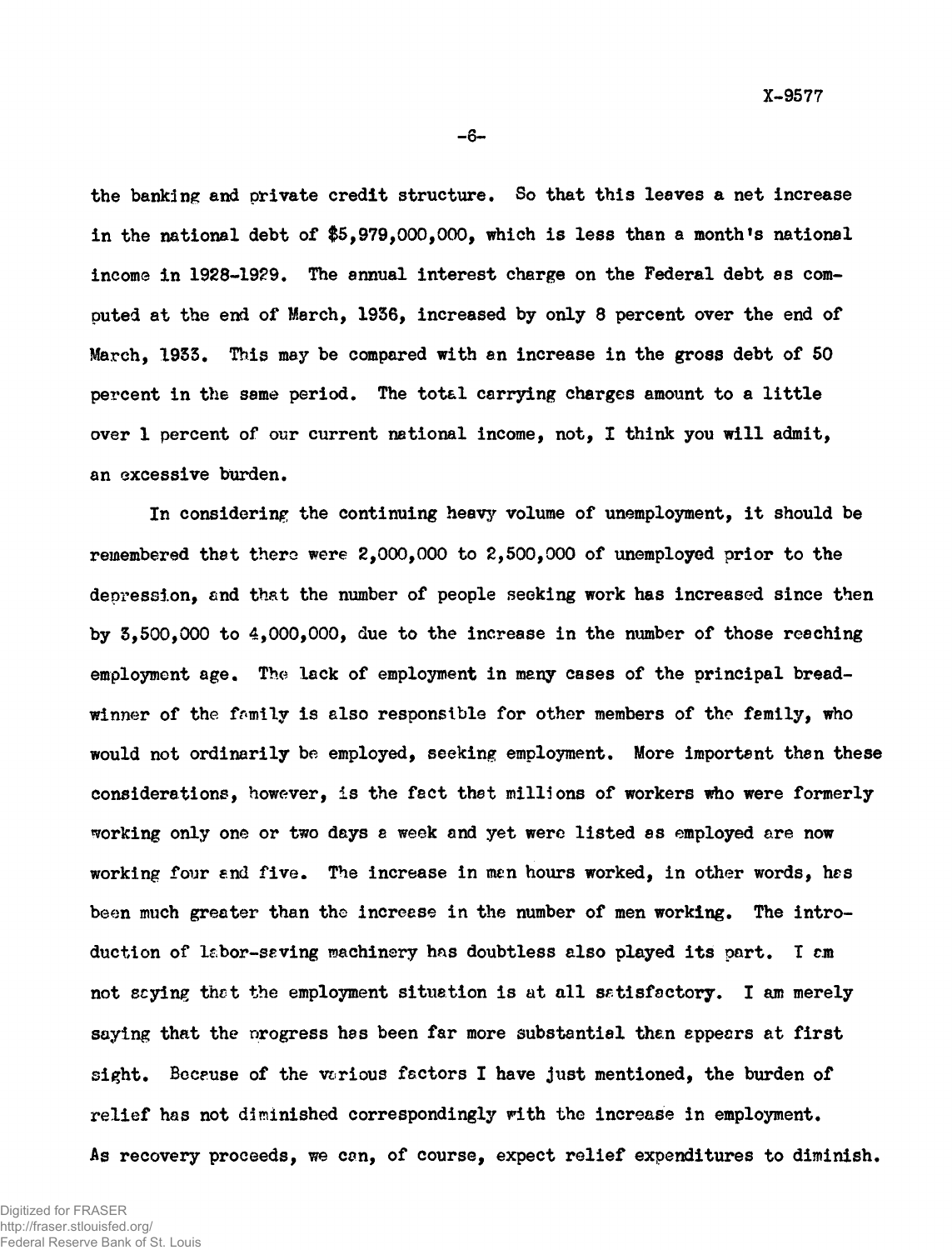#### **-7-**

#### **Income. Production end Restoration of Money Supply**

**On the favorable side of the recovery program to date, I would stress particularly the rise in the national income and production, the restoration of the supply of money, increasing tax revenues, and the rise in building activity.**

**Although current direct estimates are not available, it would appear from other evidence that the national income is running currently about 60 billions a year as contrasted with approximately 40 billions in 1932. The index of production has risen from 58 percent to 94 percent of its 1923-25 level. The supply of deposits of all commercial banks rose from \$27,000,000,000 on June 30, 1933, to \$37,000,000,000 on December 31, 1935, or about the pre-depression level, so thet the contraction in the money supply which occurred as a result of deflation has been largely offset. This replenishing of bank deposits is chiefly attributable to the increase in bank holdings of government securities and to the inflow of gold. It is directly attributable, in other words, to the relief and recovery expenditures of the government and indirectly attributable to the revaluation of gold, which was a necessary condition for the reversal of the international flow of capital. In the absence of government borrowing end the revaluation of gold no progress would have been made toward** a restoration of the community's supply of purchasing power, since private **loans end investments of banks continued to decline until 1935. It is encouraging to note that recovery is bringing about some increase in the demand for an extension of private credit by the benking system.**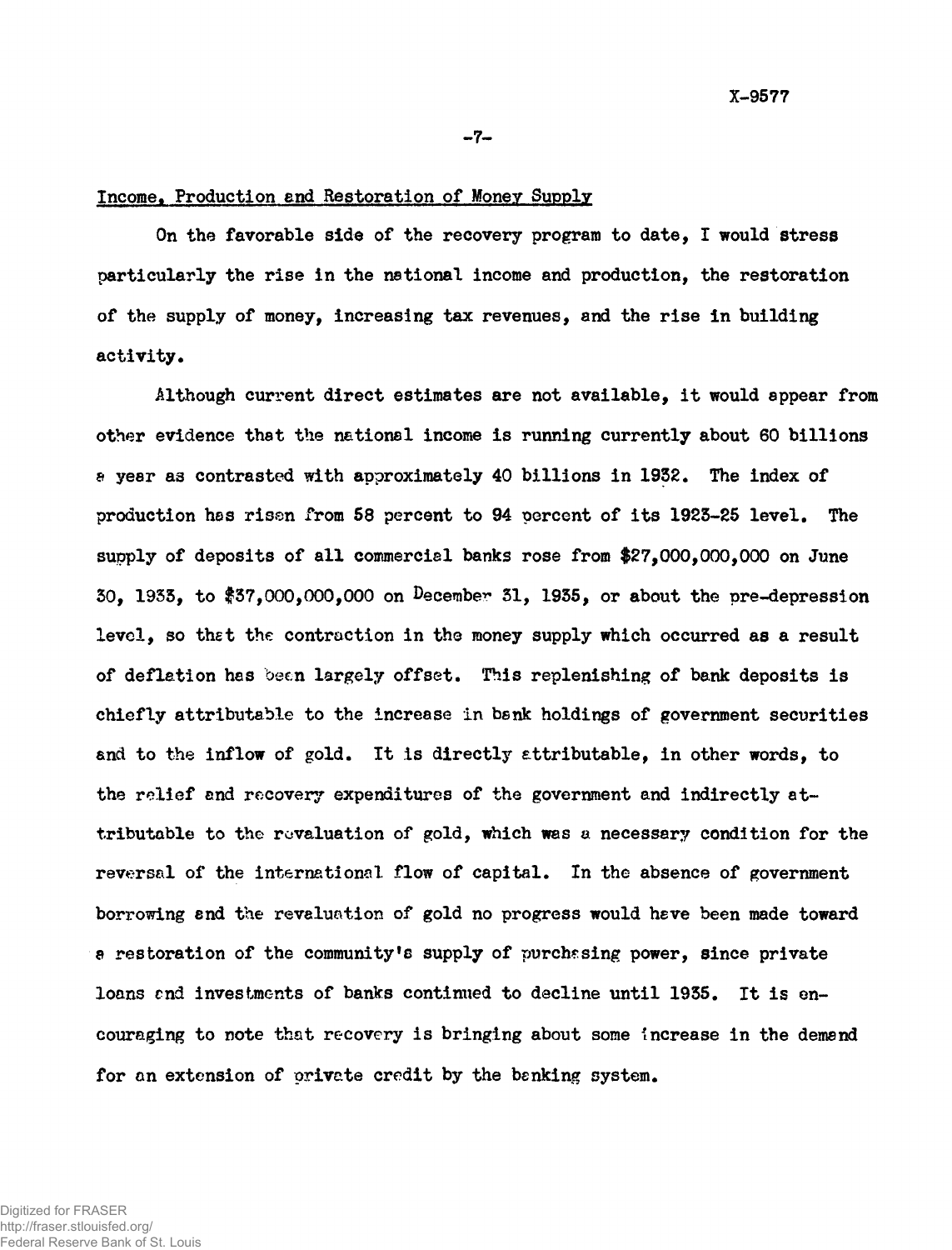#### **Progress Toward a Balanced Budget**

**Turning to government revenues, the trend is most reassuring. In the calendar year 1932 they amounted to #1,380,000,000. In 1935, despite the nonpayment of part of the processing taxes, they amounted to \$3,857,000,000, an increase of nearly \$2 billions. With bonus payments met and a revision in taxes enacted, this favorable trend should be accelerated so that we would have every reason to expect a balanced budget within a reasonable period. Balancing the budget through increasing taxes or decreasing expenditures, or both, as the national income is restored, is an absolutely indispensable element in the eventual end complete success of a program of recovery requiring government intervention which entails large deficit-financing.**

**- 8 -**

# **Orderly Character of the Recovery Movement**

**Finally, I would stress the increasing activity in the heavy industries** and in building construction. During 1934 and 1935 it was constantly said that **the deficit-financing experiment had been a failure because heavy industry and building construction had not picked up substantially. Such criticism displayed e misconception of the necessary sequence of events. First, the process of forced liquidation, caused by deflation, had to be stemmed. Second, the demand for consumer goods had to be greatly increased before there could possibly be cny inducement for corporations or individuals to add to productive capital facilities to provide more goods and services. Third, long-term interest rates hcd to be brought down to encourage and make profitable the use of capital for new enterprise, ond to adjust, through refunding, e substantial portion of the existing debt structure on a supportable basis.**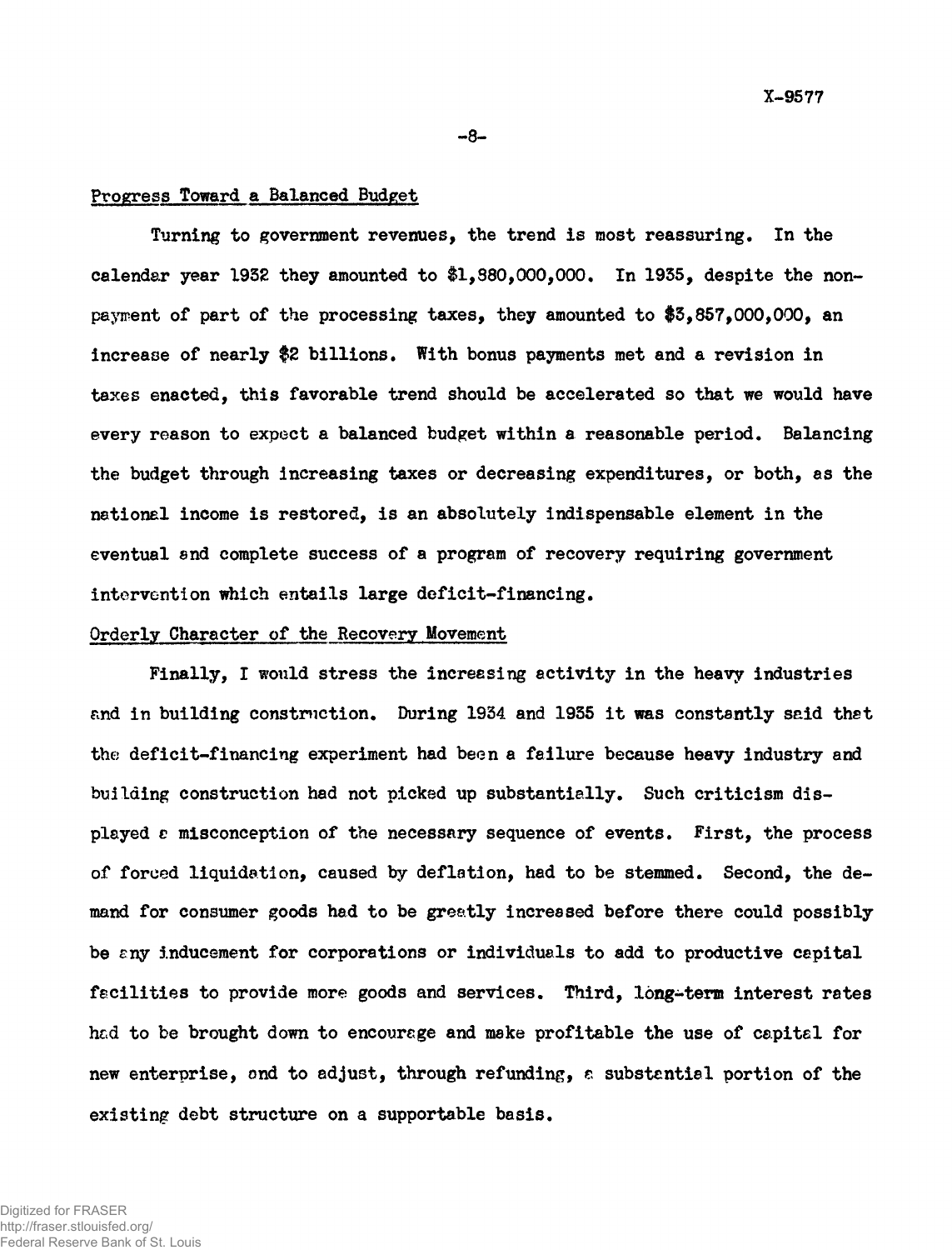**-9-**

**In the real estate field liquidation had to be stopped and rents had to rise, this together, with lowered interest rates, bringing about a reopening of the mortgage market. All of these necessary steps took time. They could not have been accomplished in a much shorter space of time considering the depth of the depression and the immensity of the problems thus created. For more than a year the improvement of underlying conditions has become increasingly steady and orderly in charscter. The ground has been well prepared. The national income has been increased by some SO percent. Industry and finance have been enabled by the recovery program to improve greatly their financial position through increased earnings, adjustment and reduction of debts and refunding on more favorable terms. Favorable long-term interest rates are available for financing in practically every field of activity. Rents have risen, hence real estate values have increased, making it again profitable to increase building construction. Excess capacity in nearly every field of production is rapidly diminishing. The index of commodity prices has remained steady for more than a year.**

# **The Present Phase of the Recovery Movement**

**The present phase of the recovery movement is a most important one. Will the disbursements of private business end individuals increase sufficiently to warrant a lessening of the government's contribution to the growth in the nations! income? It is encouraging to note that activity in the housing field is rapidly increasing; capital financing is gradually being undertaken for new enterprise; an expansion of private credit on the part of the banking system is in evidence; activity in the machine tool, industrial equipment and heavy industries reflects substantial improvement.**